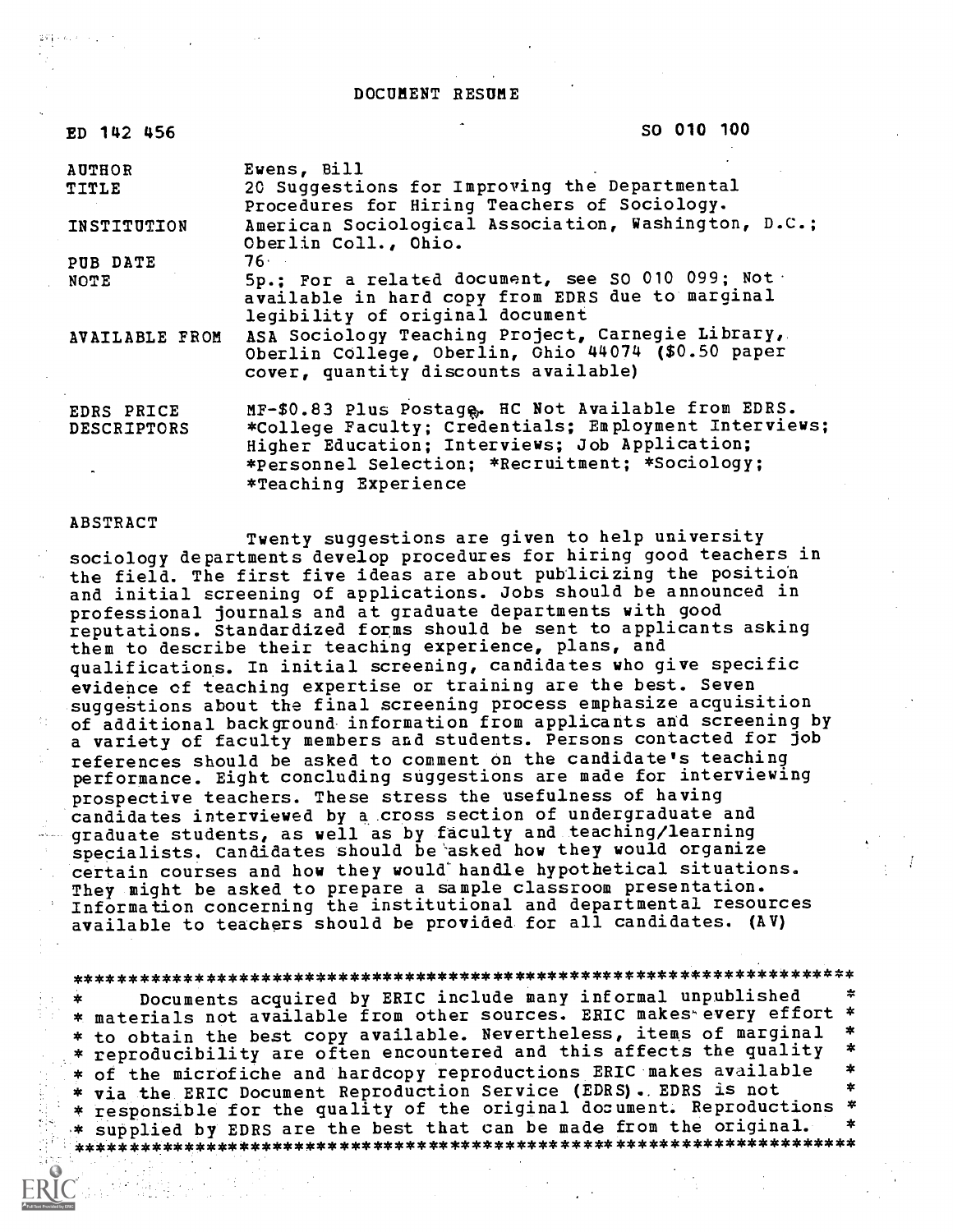ON TEACHING UNDERGRADUATE SOCIOLOGY

a project of the american sociological association

TEACHER DEVELOPMENT GROUP

0142456

 $\mathbf{L}$ 

 $\delta$ 

20 Suggestions for Improving the Departmental Procedures for Hiring Teachers of Sociology

PERMISSION TO REPRODUCE THIS<br>COPYRIGHTED MATERIAL BY MICRO<br>FICHE ONLY HAS BEEN GRAVITED BY

TO ERIC AND ORGANIZATIONS COERAT<br>INGUNDER AGREEMENTS WITH THE NA<br>TIONAL INSTITUTE OF EDUCATION<br>FURTHER REPRODUCTION OUTSIUS<br>THE ERIC SYSTEM REQUIRES PERSON<br>SION OF THE COPYRIGHT OWNER

Prof. Bill Ewens\* Michigan State University

By

**EDUCATION** THIS OOCUMENT HAS REEN REPRO-D EXACTLY AS RECEIVED

U.S. DEPARTMENT OF HEALTH. EQUICATION & WELFARE

060 C

HE PERSON OR ORGANIZATION ORIGIN-POINTS OF VIEW OR OPINIONS STATED DO NOT NECESSARILY REPRESENT OF FLORIDAL INSTITUTE OF EDUCATION POSITION OR POLICY

Although sociology departments all face the problem of hiring new faculty members, few departments have developed systematic guidelines or procedures for assessing the teaching competence of these job applicants. Thus below are listed some suggestions for developing procedures with regard to hiring good, teachers in sociology. Circumstances obviously differ across departments and, consequently, these guidelines are meant only to serve as suggestions of the types of procedures that might be applicable in your department. We hope that you will talk this problem over with others in your department and that you will formulate procedures for hiring good sociology teachers that are applicable to your specific circumstances. If you develop

\* I appreciate very much the many helpful suggestions given me by Irwin Deutscher, Charles Goldsmid, Everett Wilson and two anonymous sociologists, members of the ASA Projects' Reactor Panel organized by Reece McGee.

Dr. Bill Ewens is Associate Professor of Sociology at Michigan State University, East Lansing, MI 48824. He is a member of the Teacher Development Group of the ASA Projects on Teaching Undergraduate Sociology.

> MAIL: ASA SOCIOLOGY TEACHING PROJECT - CARNEGIE LIBRARY -OBERLIN COLLEGE - OBERLIN, OHD 44074 - PHONE: (216) 775-8760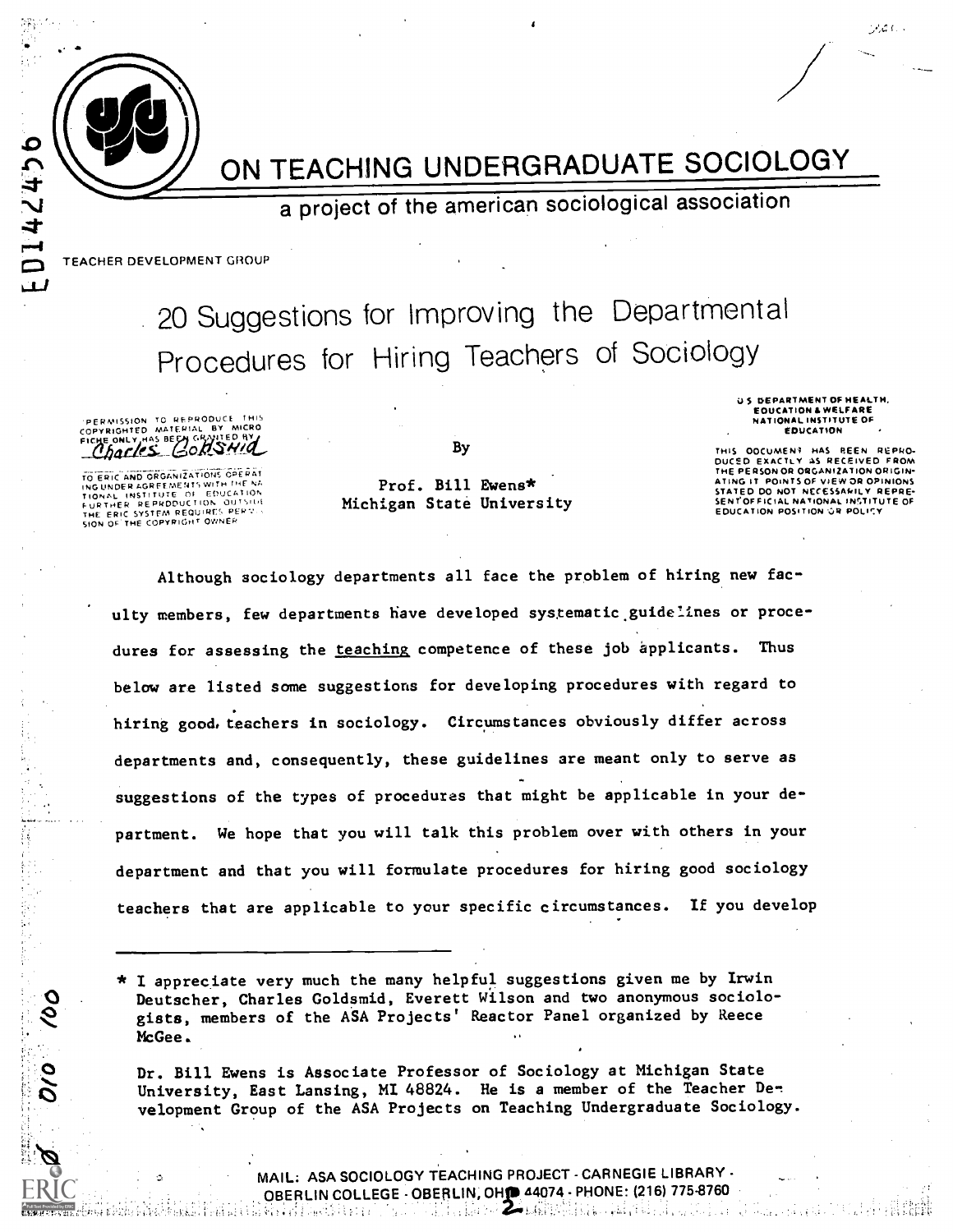additional ideas that you think might be useful to other departments, please write us about them and we will include them in future revisions of this handout.

 $-2$   $-$ 

## Some Suggested Procedures

Nothing is more important in determining the overall quality of instruction in a department than the hiring of good teachers. In isolated instances good teachers can be hired through accident or good fortune, but as a long term process, the hiring of good sociology teachers requires organization and hard work. Below are thus described some systematic procedures and guidelines that can be developed at each of the major stages of the hiring process. Publicizing the Position and the Initial Screening of Job Vita

For most departments, the hiring process begins with publicizing the position, collecting the vita of job applicants, and screening these vita in order to select those of potentially good job candidates. Below are listed some suggestions regarding these important first steps in the hiring process:

1. In the initial screening of job vitas, look for candidates who give specific evidence of teaching expertise or training (e.g., experience as a graduate teaching assistant, courses taught, courses or workshops in teaching methods, participation in the Section on Undergraduate Education, teaching experience in adult education or educational extension programs, work in educational reform movements).

2. Develop standardized forms that are routinely sent to job applicants asking them to describe their teaching experiences and qualifications.

3. In publicizing the position, make it clear that teaching qualifications are one basis for the final selection among job candidates and invite all applicants for the position to present specific information about the nature of their past teaching experience and training, their future' teaching plans, and their thoughts about the nature and purpose of teaching sociology.

4. Directly solicit job applications from those graduate departments that have developed teacher preparation programs and have good reputaticns for training graduate students as teachers.

5. Advertise the job opening in publications that are likely to be read by those applicants most interested in teaching (e.g., Chronicle of Higher Education, Footnotes, Newsletter of the Section on Undergraduate Education).

The Final Screening Process

Having selected from the total number of job applicants those who best

 $\mathcal{L}_{\mathcal{L}}$  .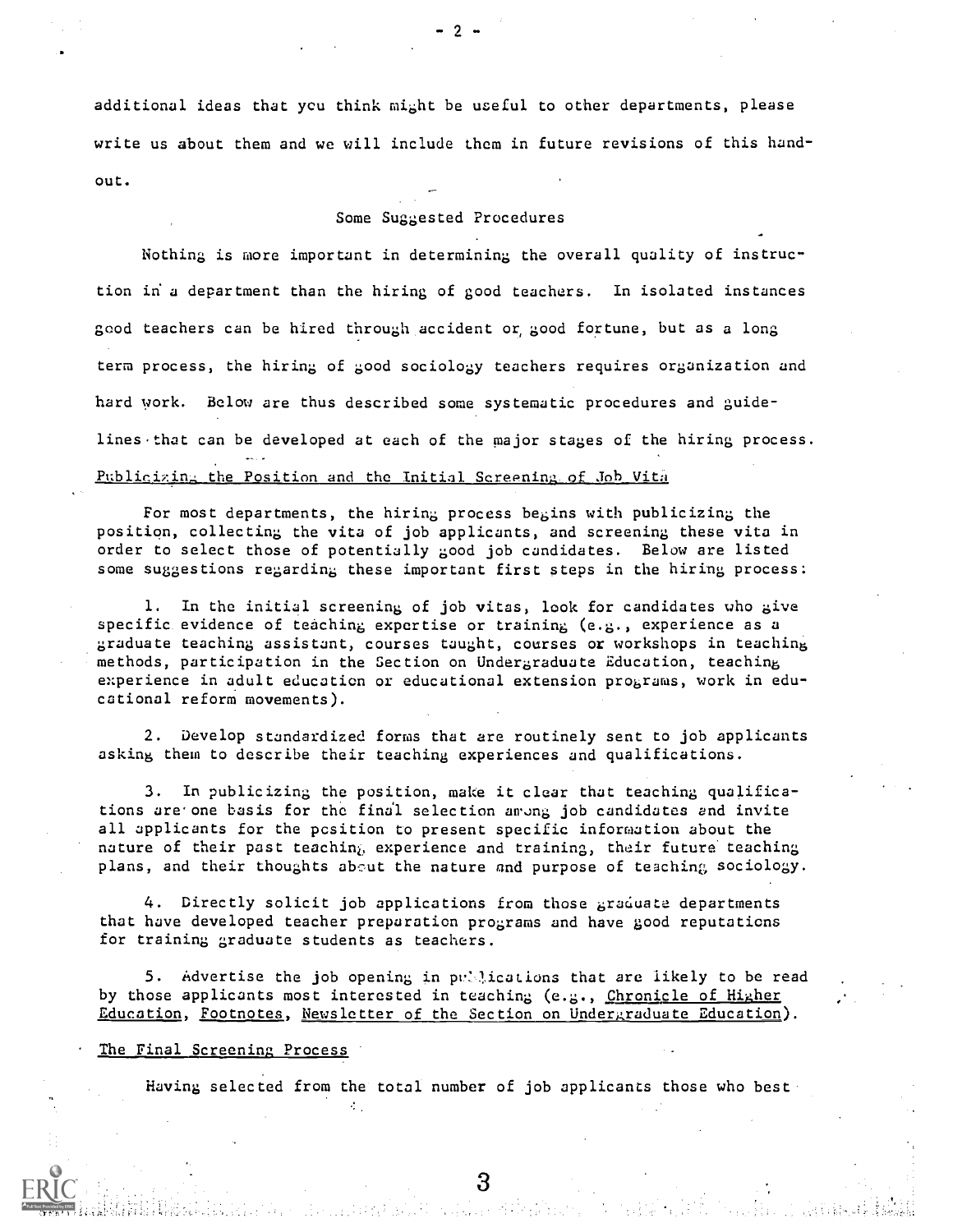qualify for the position, it is important that.the department now have complete information on these remaining candidates' teaching experiences and qualifications. Below are some suggestions regarding additional information that may be needed concerning these job candidates who are to be considered seriously for the teaching position:

6. As a regular procedure in the department, assign a faculty member or committee the responsibility of obtaining information related to the teaching competence of each job candidate seriously considered for a teaching position in the department. These or other faculty members might also be asked to familiarize themselves with some of the relevant literature concerning.the evaluation of teaching.

7. Ask candidates who are to be given serious consideration for a position in the department to supply more detailed information about their teaching competence (past teaching experience and training, how concretely they would organize various courses, what are their actual teaching plans for the next few years, how their general philosophy of teaching is reflected in the teaching procedures they will use, etc.).

C. Ask candidates to send any course syllabi, teaching exercises, re search relating to teaching (published or unpublished), work by 'students student course evaluations, or other written materials that relate to the quality of their teaching.

9. Ask candidates to include among their references those persons who are the most familiar with their past teaching performance.

10. All persons listed as job references can be asked to include in their letters of recommendatibn a section concerning the teaching competence of the candidate. These persons can also be asked to make their letters as specific as possible, indicating the basis of the evaluation of the candidate's teaching as well as the evaluation itself. 'These persons could be asked specific.questions such as "with what types of students do you think the candidate will be most effective as a teacher," or "what types or levels of courses do you think the candidate can best handle?"

11. If an interview in the department is anticipated with the candidate s/he can be asked before this interview to organize a classroom presentation or discussion. This presentation or discussion could be arranged before <sup>a</sup> regular class (with evaluations from the instructor and students) or before an artificially created class involving various faculty members (and/or students) in the department.

12. If the candidate has no prior teaching experience, inform her/him . that they--along with other candidates for the position--will be asked questions concerning their views about teaching and the approaches that. they would anticipate using if they were to teach in the department.

## Interviewing Prospective Teachers

If the department is able to interview prospective teachers then addi-

 $\boldsymbol{4}$ 

 $-3 -$